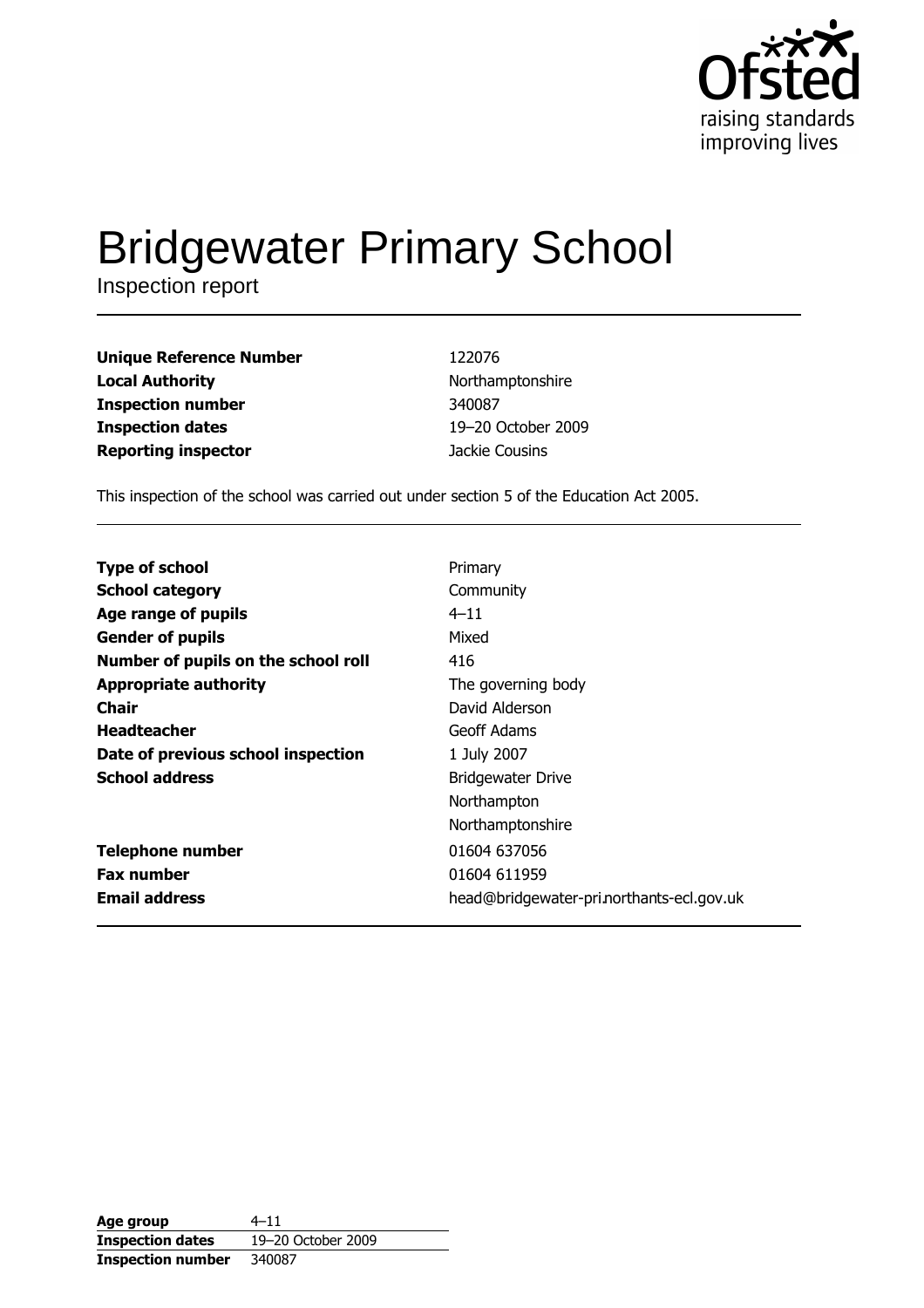The Office for Standards in Education, Children's Services and Skills (Ofsted) regulates and inspects to achieve excellence in the care of children and young people, and in education and skills for learners of all ages. It regulates and inspects childcare and children's social care, and inspects the Children and Family Court Advisory Support Service (Cafcass), schools, colleges, initial teacher training, work-based learning and skills training, adult and community learning, and education and training in prisons and other secure establishments. It rates council children's services, and inspects services for looked after children, safequarding and child protection.

Further copies of this report are obtainable from the school. Under the Education Act 2005, the school must provide a copy of this report free of charge to certain categories of people. A charge not exceeding the full cost of reproduction may be made for any other copies supplied.

If you would like a copy of this document in a different format, such as large print or Braille, please telephone 08456 404045, or email enquiries@ofsted.gov.uk.

You may copy all or parts of this document for non-commercial educational purposes, as long as you give details of the source and date of publication and do not alter the documentation in any way.

Royal Exchange Buildings St Ann's Square Manchester M2 7LA T: 08456 404045 Textphone: 0161 618 8524 E: enquiries@ofsted.gov.uk W: www.ofsted.gov.uk © Crown copyright 2009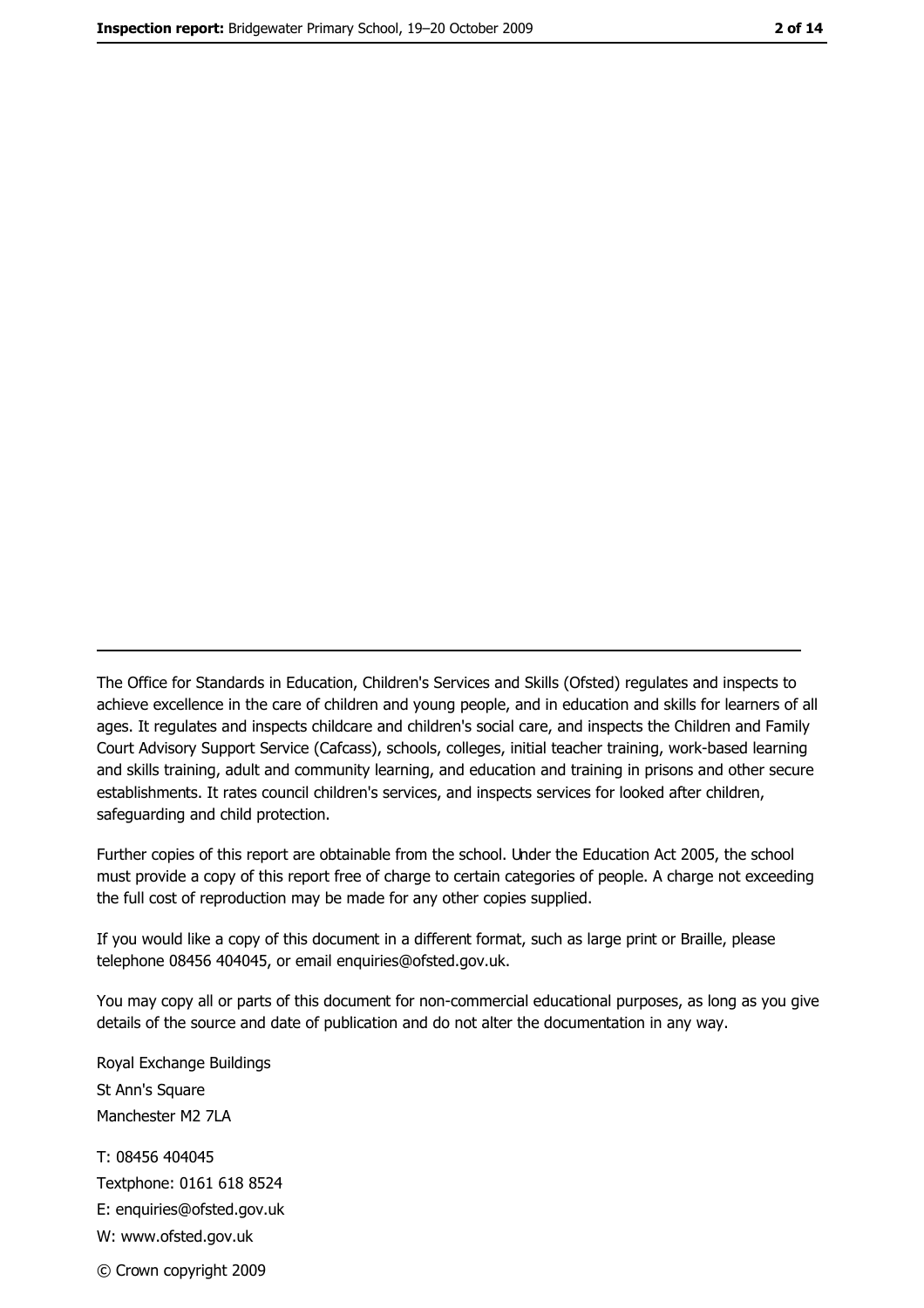# **Introduction**

This inspection was carried out by four additional inspectors. The inspectors visited 20 lessons, and held meetings with the head teacher, governors, senior teachers and staff, and talked to groups of pupils. The inspectors observed the school's work, and looked at some documentation, pupils' work and displays and scrutinised 164 parent questionnaires.

The inspection team reviewed many aspects of the school's work. It looked in detail at the following:

- How consistently do children in the Early Years Foundation Stage progress in  $\blacksquare$ communication, language and literacy and personal, social and emotional development
- How effectively do leaders monitor the progress and attainment of boys, especially  $\blacksquare$ in Kev Stage 1
- How well do more-able pupils make progress in Key Stage 2, especially in  $\blacksquare$ mathematics
- How is the school using feedback to pupils to increase the rate of progress
- How is the school's leadership working to develop pupils' understanding of the  $\blacksquare$ United Kingdom's multicultural community.

# Information about the school

Bridgewater Primary School is a larger than average sized primary school. It has been growing from an infant school into a primary school over the last few years and this is the first year that it has had Year 6 classes. The proportion of pupils with special educational needs and/or disabilities is below average. Most pupils are from White British backgrounds. A significant proportion speak English as their second language or are from minority ethnic groups. No pupil is in the early stages of learning to speak English. The school has awards for Healthy Schools, Activemark, International Schools, Eco-Schools (bronze) and 'Britain in Bloom' (silver).

An after-school club operates from the school buildings but it is not managed by the governors and so findings are reported separately.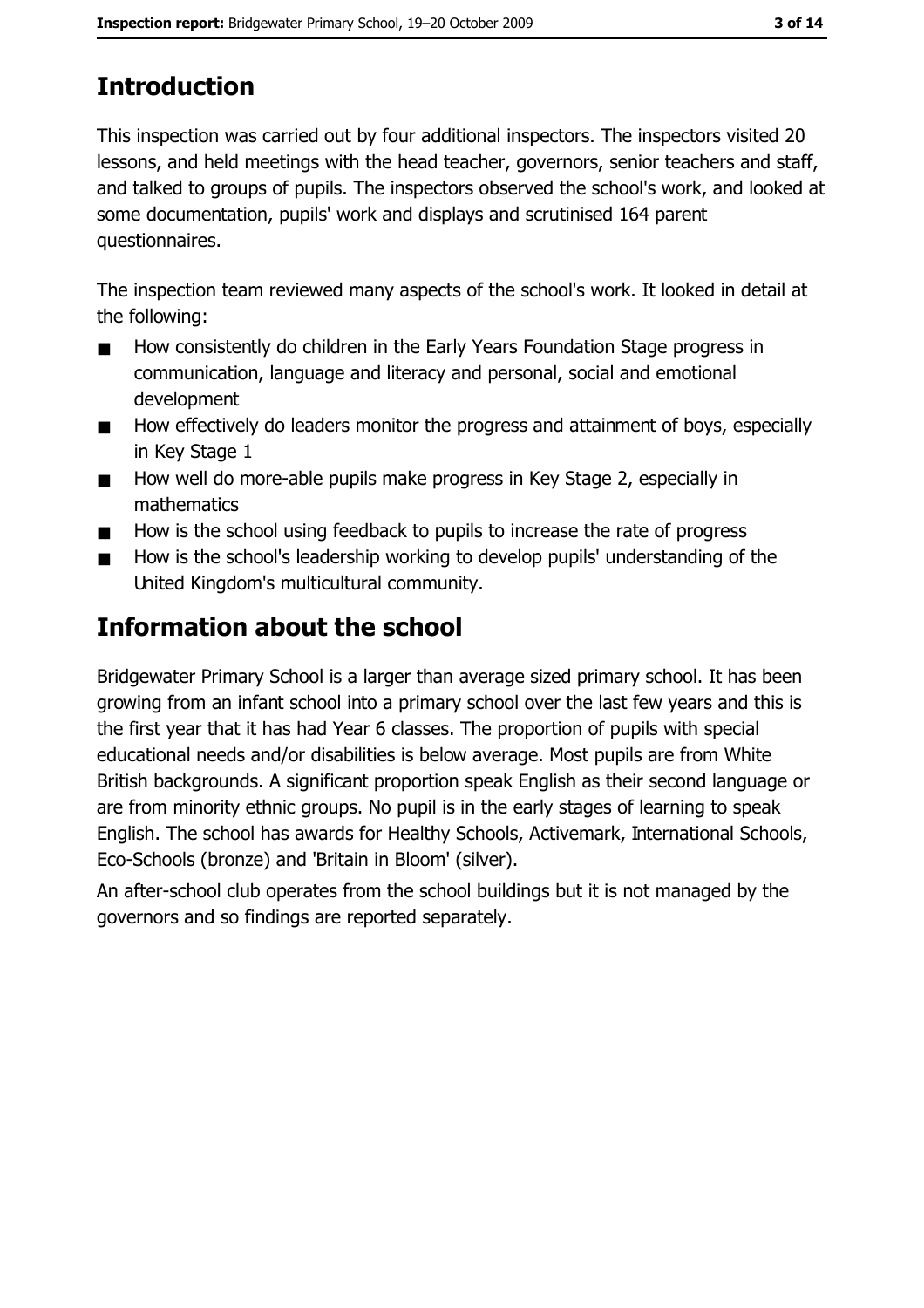# **Inspection judgements**

## Overall effectiveness: how good is the school?

#### The school's capacity for sustained improvement

## **Main findings**

Bridgewater Primary School is a good place to learn. It has outstanding features such as the partnership with parents and carers. All who returned a questionnaire were exceptionally positive about how much their children enjoy school. One parent summed up their thoughts in the comment, 'I feel the school has always done its best for the children. If I have any concerns I am always comfortable about chatting with the teachers. I always feel the school cares about our children very much.' A high proportion of parents and carers strongly agreed that their children are kept safe in school. This is because care, quidance and support for pupils are outstanding. As a result, pupils' behaviour is excellent and pupils are very considerate to others. The school's leadership works diligently to take care of all pupils as individuals. This ensures that those from all backgrounds and abilities are integrated successfully into learning at school.

Pupils' attainment is above average and they achieve well from their starting points. Standards of mathematics are above average but pupils' progress in this subject, although satisfactory, is less strong than in English. This is because they do not always apply efficiently their basic skills to problem solving activities. Inside and outside areas are used imaginatively to extend pupils' understanding from Reception to Year 6. Children in Reception classes get a good start to their education because resources are used thoughtfully. Occasionally, assessments in the Reception classes do not record rigorously the next steps for learning for each child.

The school's leadership gives a high priority to monitoring pupils' progress. Pupils receive good teaching and achieve well. Staff use effective teaching methods; pupils learn through a wide variety of styles. Assessment is used consistently to inform lesson planning. Occasionally, criteria against which learning can be evaluated are rather broad and so pupils do not know what skills they are expected to use in each lesson. Pupils receive positive oral feedback but staff do not consistently explain in detail how well they have achieved..

An outstanding leadership team is very effectively driving improvements. This team is extremely committed and inspires others to work together very professionally. Considerable improvements since the last inspection include standards in writing which are above average in the present Year 6. Self-evaluation is used successfully by senior and middle leaders and so the school is in a good position to improve in the future.

## What does the school need to do to improve further?

Develop further the quality of teaching by ensuring all lessons contain  $\blacksquare$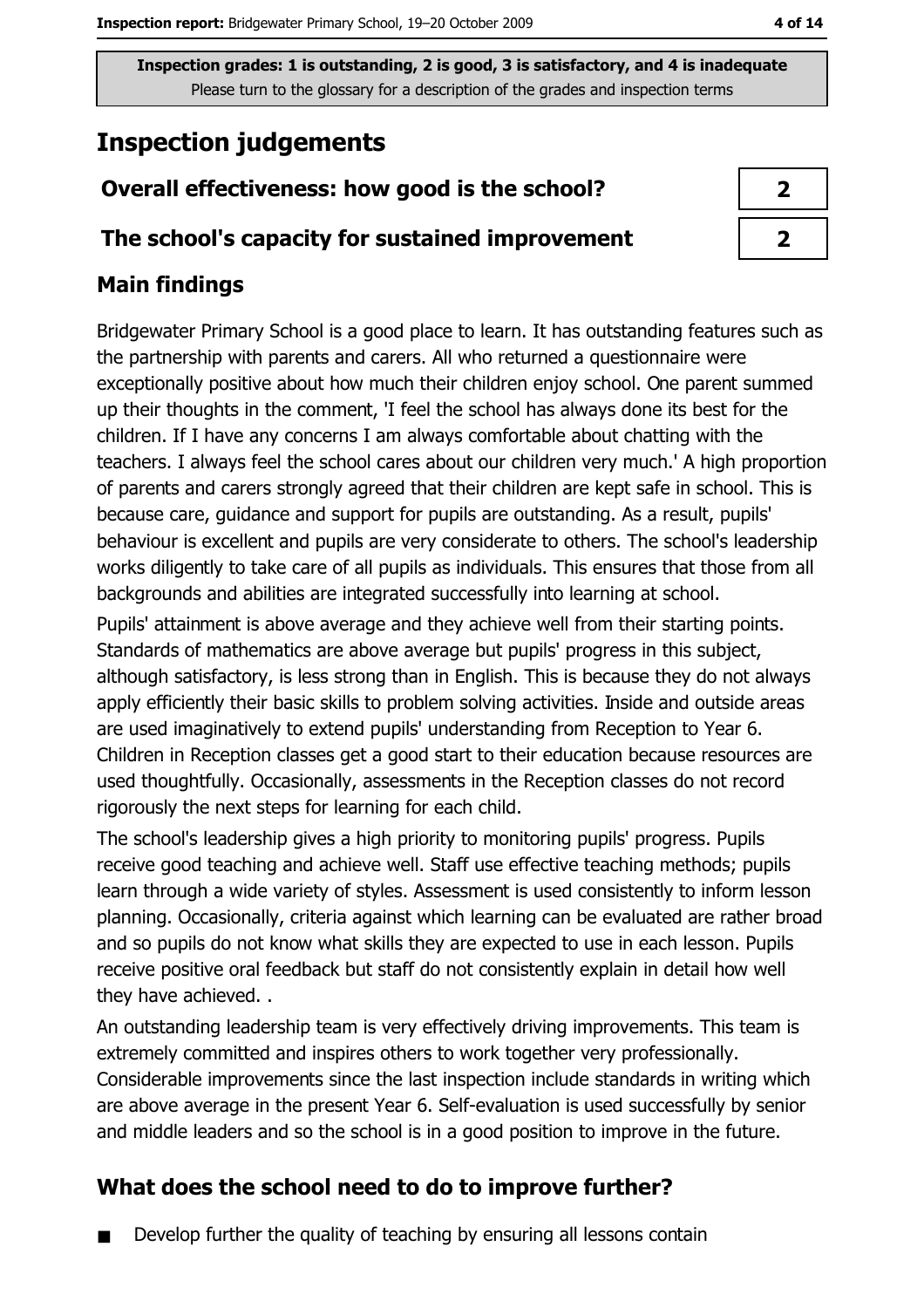- highly specific criteria for learning so that all groups of pupils can evaluate which skills they have used effectively
- good quality discussion about how pupils have been successful in their learning.
- Improve pupils' rate of progress in mathematics so that they attain even higher  $\blacksquare$ levels of understanding by:
	- ensuring pupils learn to apply their basic skills in problem solving challenges.
- Enhance children's progress in Reception classes by:  $\blacksquare$ 
	- making sure next steps for learning are always recorded in detail.

#### **Outcomes for individuals and groups of pupils**

Outcomes for pupils are good which is quite an achievement given that this is only the first year that the school has had Year 6 classes. From the skills they demonstrate on entry, pupils make effective progress. As a result, their attainment is above expectations for their age in Year 6 in English and mathematics. Progress since pupils were in Year 2 is good in English but satisfactory in mathematics. The school plans in the near future to extend pupils' problem solving skills. More-able pupils progress successfully because staff challenge them well. In the present Year 6, at least 40% pupils are working at above average levels of skill in English and mathematics. Observations of lessons show that pupils in Year 6 are also working at above expected levels in science. Pupils with special educational needs and/or disabilities are supported very well and progress effectively. Those from minority ethnic groups are provided for successfully and they achieve well. Throughout the school, boys and girls progress at a similar rate. Assessments in 2009 demonstrate that attainment in Year 2 is average. In these assessments, 80% of boys attained average or better standards in mathematics because the grouping of pupils to teach this subject is successful.

Pupils' spiritual, moral, social and cultural development is good. This is because pupils form strong relationships with staff. The school raises pupils' self-esteem successfully through positive comments about their work and behaviour. Pupils contribute to the community effectively. For example, they helped to design a beautiful garden with a pond at the school and, as a result of this work and other environmental developments, the school was awarded a silver medal in 'The Britain in Bloom' competition. Pupils value everyone considerately including people who are less fortunate than them. They have positive attitudes to learning and concentrate well in lessons. Their attendance is high. Pupils are prepared successfully for the next stage of education because of their literacy, numeracy and well developed personal skills. Pupils work with equipment wisely. This is due to careful support from staff. Pupils feel very safe in school and know how to keep themselves safe in a variety of situations. For example, they are clear what to do if there is an emergency in school. Pupils adopt healthy lifestyles well. A good proportion of pupils take part in physical exercise activities in addition to the two physical education sessions they receive each week. They are knowledgeable about foods which are better for them and those which should not be eaten too often.

 $\overline{\mathbf{2}}$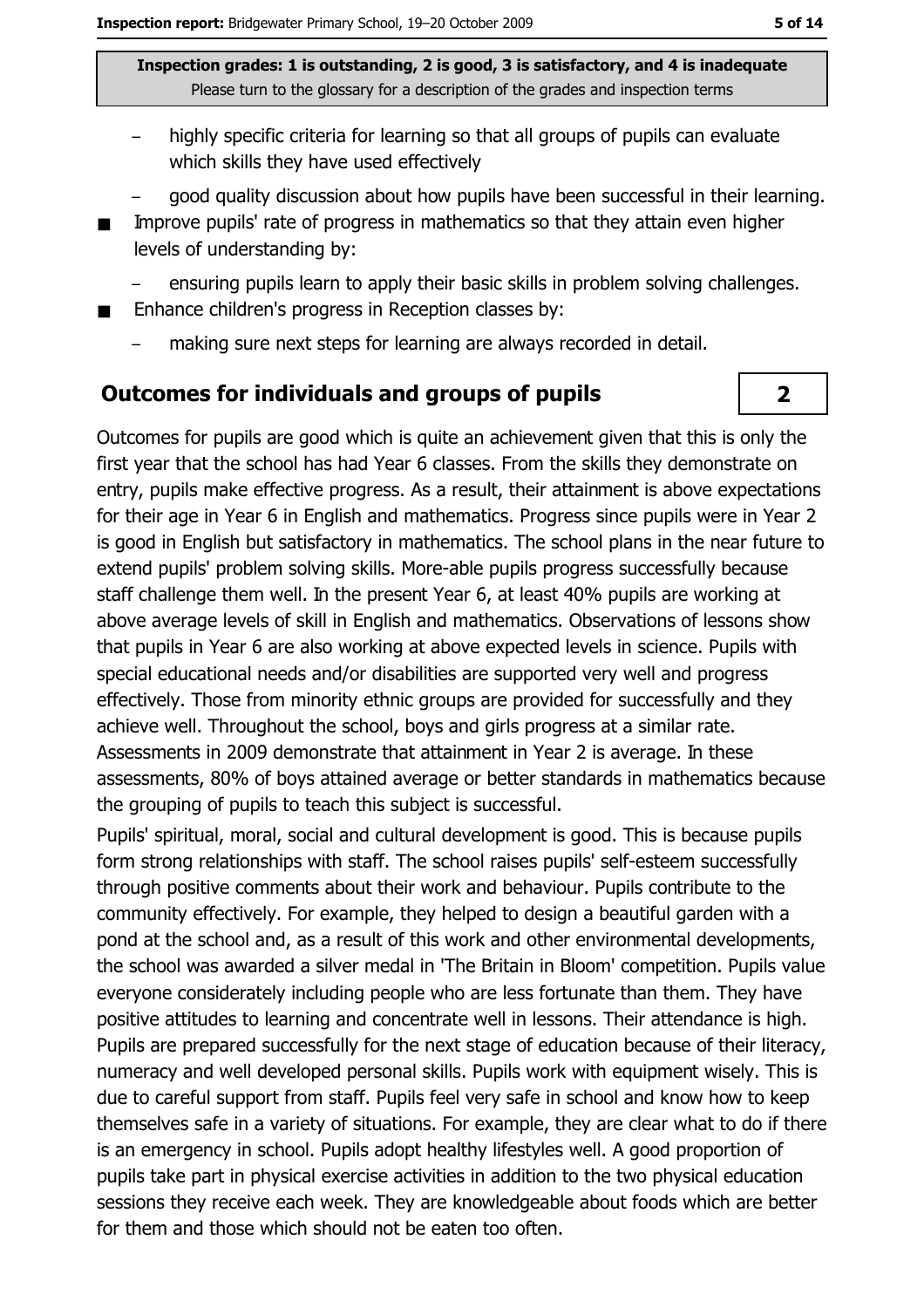These are the grades for pupils' outcomes

| Pupils' achievement and the extent to which they enjoy their learning                                                     |                |
|---------------------------------------------------------------------------------------------------------------------------|----------------|
| Taking into account:<br>Pupils' attainment <sup>1</sup>                                                                   | 2              |
| The quality of pupils' learning and their progress                                                                        | $\overline{2}$ |
| The quality of learning for pupils with special educational needs and/or<br>disabilities and their progress               | 2              |
| The extent to which pupils feel safe                                                                                      | $\overline{2}$ |
| <b>Pupils' behaviour</b>                                                                                                  | 1              |
| The extent to which pupils adopt healthy lifestyles                                                                       | $\mathbf{2}$   |
| The extent to which pupils contribute to the school and wider community                                                   |                |
| The extent to which pupils develop workplace and other skills that will<br>contribute to their future economic well-being |                |
| Taking into account:<br>Pupils' attendance <sup>1</sup>                                                                   | 1              |
| The extent of pupils' spiritual, moral, social and cultural development                                                   |                |

#### How effective is the provision?

The main reason why pupils make such good progress is the good quality teaching they receive. In lessons observed, questioning was used particularly well by teachers. Teaching explains successfully how to record ideas methodically. This means that pupils develop their key skills well. In one outstanding session seen, planning activities to prepare pupils in Year 6 to write a biography were used extremely effectively and pupils were encouraged to think very creatively. Generally, paired discussion times allow pupils to explore their ideas successfully before they share their thoughts with the class. In a good lesson seen in Year 2, the interactive white board was used really well to allow pupils to explain how they would organise their work. The teacher explained a good range of ways for pupils to help themselves, and this is effectively developing their independence. Assessment is used well and rigorously informs extra support for pupils. Occasionally, staff do not share highly specific criteria for learning and so not all pupils are clear what skills they are expected to utilise. Pupils receive personal targets but feedback does not always explain how effectively they are meeting targets in lessons. This means that not all pupils have an in depth knowledge of how they have been

The grades for attainment and attendance are: 1 is high; 2 is above average; 3 is broadly average; and 4 is low.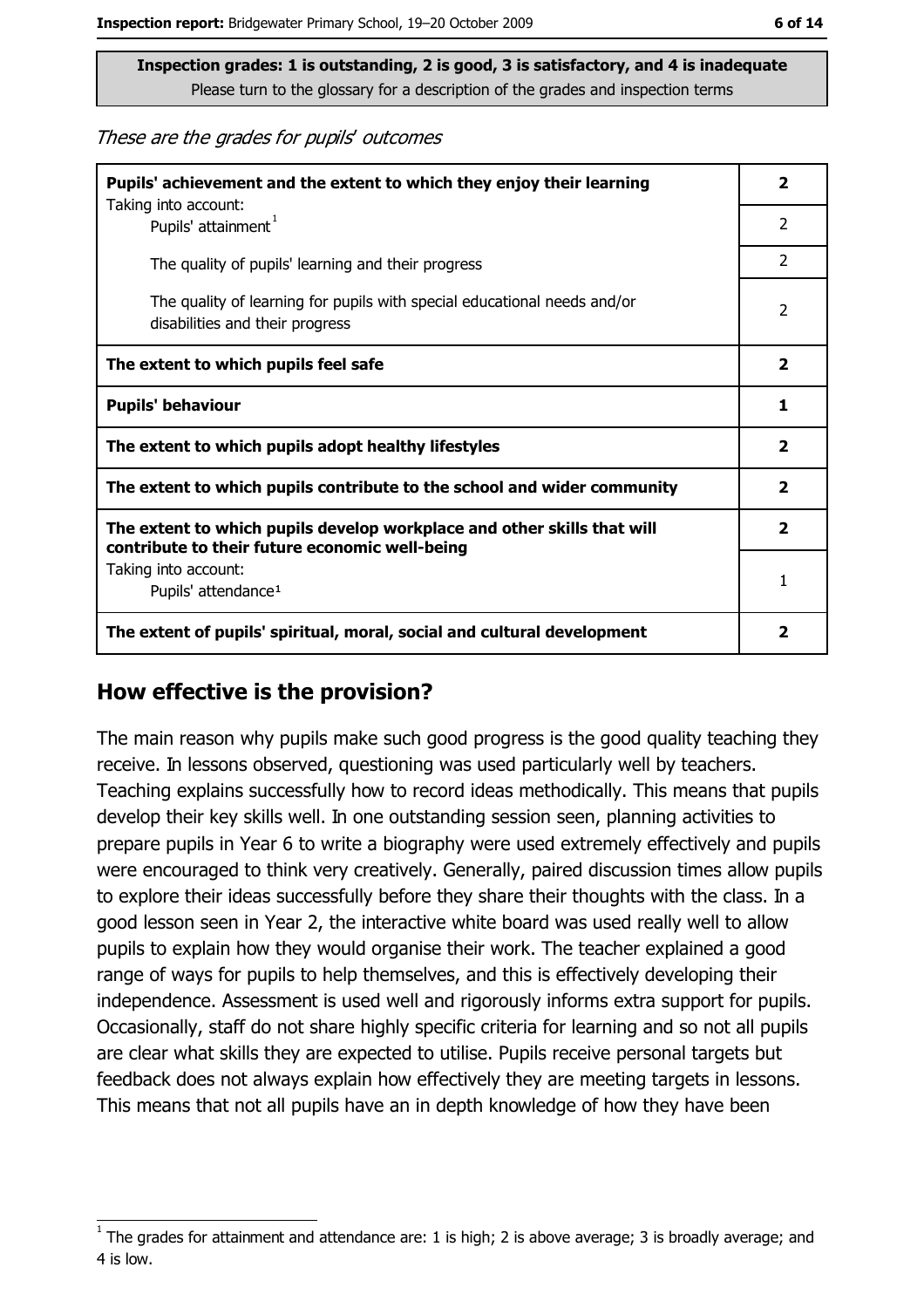successful and what they can do to improve their work.

An outstanding curriculum gives a very high priority to the development of language, literacy, numeracy and scientific skills. Information and communication technology provision is good. Many projects are extremely well planned so that skills from different areas of learning are developed at the same time. The pupils thoroughly enjoy all the special event days and displays around the school celebrate their achievements very well. Pupils have very rich opportunities to learn music. For example, the school has a specialist teacher and a considerable proportion of pupils are learning to play an instrument. Provision for the gifted and talented pupils is developing effectively. This excellent curriculum has yet to have a full impact on pupils' overall achievement because the school is still growing into a primary school with the full age range.

Pupils receive exceedingly high levels of care from staff. Transition into school life is very well organised. Vulnerable pupils are identified outstandingly well. The school works extremely carefully with agencies to enhance pupils' well-being. Its work with families is deeply embedded and ensures parents and carers can access any support which is available. Regular sessions are held for parents and carers to learn about how to support their children's learning. Provision for pupils with special educational needs and/or disabilities is outstanding. For example, highly specific individual education plans are created which outline very clearly what pupils can do to help themselves learn more effectively. Teaching assistants work very skilfully to support all pupils and they provide extra evidence about whether pupils with additional needs are meeting their individual targets.

| The quality of teaching                                                                                    |  |
|------------------------------------------------------------------------------------------------------------|--|
| Taking into account:<br>The use of assessment to support learning                                          |  |
| The extent to which the curriculum meets pupils' needs, including, where<br>relevant, through partnerships |  |
| The effectiveness of care, guidance and support                                                            |  |

These are the grades for the quality of provision

#### How effective are leadership and management?

The senior management team, including the headteacher, lead the school with a huge amount of enthusiasm and expertise. They are always looking for ways to improve the quality of teaching and learning and make them even more successful. Subject leaders' roles are well developed and they are beginning to monitor carefully the quality of teaching throughout the school. School development planning sets clear direction for future improvements. Pupils have equal opportunities to learn because the school works meticulously to remove any barriers to learning. Pupils' achievement is monitored very carefully on a termly basis by senior leaders and so individual targets for attainment are reviewed regularly. Meetings to monitor boys' and girls' progress celebrate those who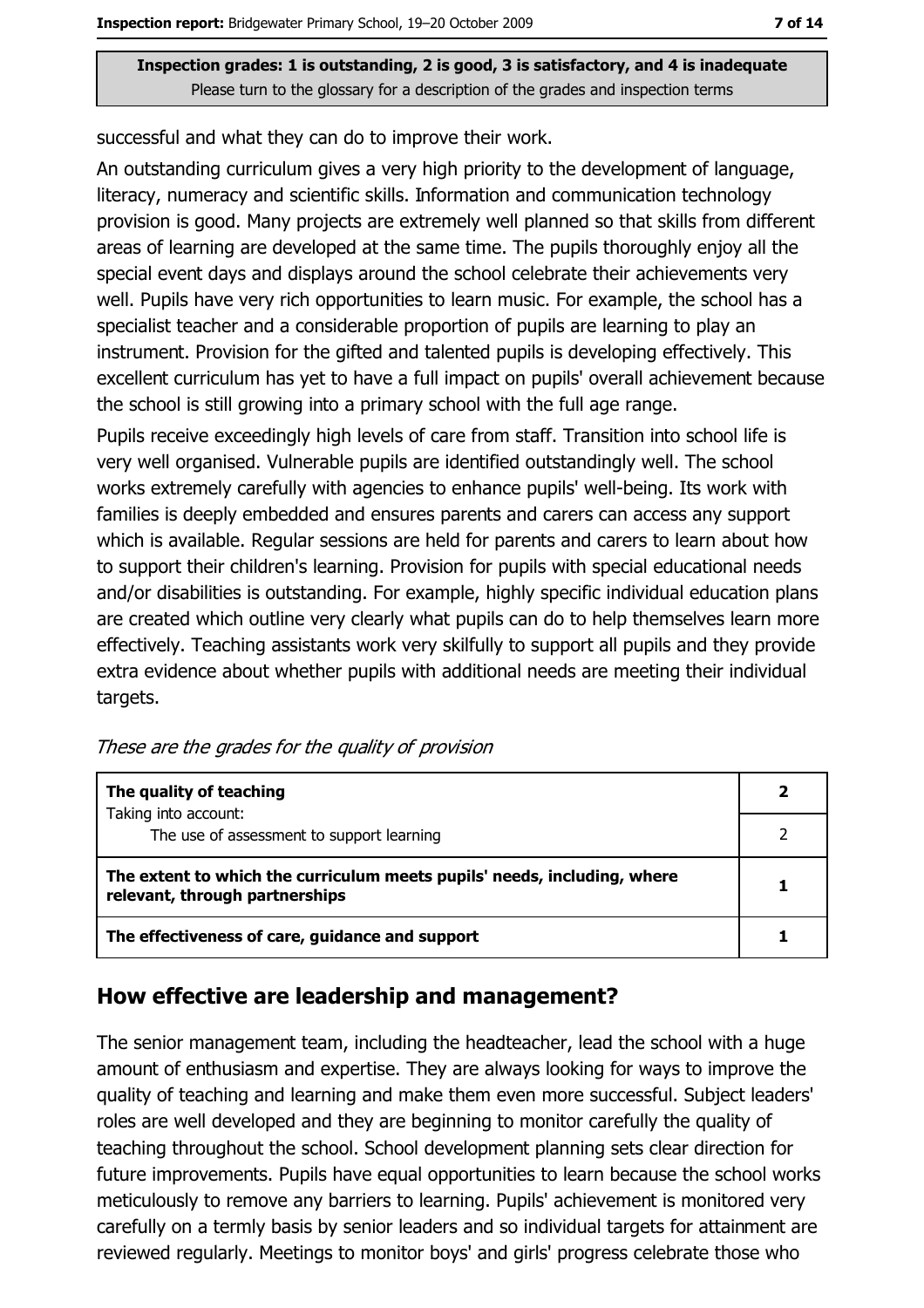have made better than expected progress. They also record very astutely what strategies will be used to support those whose achievement is a little slower than expected.

Governance is good and supports the school effectively. Governors work well with staff and challenge the school thoughtfully. They are involved successfully in planning for the future. Governors do not have a systematic approach to the collection of pupils' views. They make sure child protection and health and safety matters are dealt with carefully. Safeguarding procedures meet requirements well. For example, all staff receive regular training in child protection and thorough records are kept of all required checks.

The school works consistently to unite the local and wider community. For example, pupils sing for the elderly who live near the school. Leaders have evaluated all aspects of community cohesion rigorously and in the future the school plans to assess the impact of its provision on pupils' understanding. Pupils learn suitably about other cultures found in the United Kingdom but do not have a deep understanding of how to compare and contrast different cultures because their first hand experiences are a little limited.

| The effectiveness of leadership and management in embedding ambition and<br>driving improvement                                                                     | 1.                      |
|---------------------------------------------------------------------------------------------------------------------------------------------------------------------|-------------------------|
| Taking into account:<br>The leadership and management of teaching and learning                                                                                      | 2                       |
| The effectiveness of the governing body in challenging and supporting the<br>school so that weaknesses are tackled decisively and statutory responsibilities<br>met | $\overline{\mathbf{2}}$ |
| The effectiveness of the school's engagement with parents and carers                                                                                                | 1                       |
| The effectiveness of partnerships in promoting learning and well-being                                                                                              | 1                       |
| The effectiveness with which the school promotes equality of opportunity and<br>tackles discrimination                                                              | $\overline{\mathbf{2}}$ |
| The effectiveness of safeguarding procedures                                                                                                                        | $\overline{\mathbf{2}}$ |
| The effectiveness with which the school promotes community cohesion                                                                                                 | $\overline{2}$          |
| The effectiveness with which the school deploys resources to achieve<br>value for money                                                                             | 2                       |

#### These are the grades for leadership and management

## **Early Years Foundation Stage**

Children settle into school life quickly due to the very good use of home visits and opportunities for parents and carers to work with children at the start of the taught day. Children achieve well in the Reception classes. Standards are slightly above average by the start of Year 1 especially in attitudes and dispositions to learning, writing and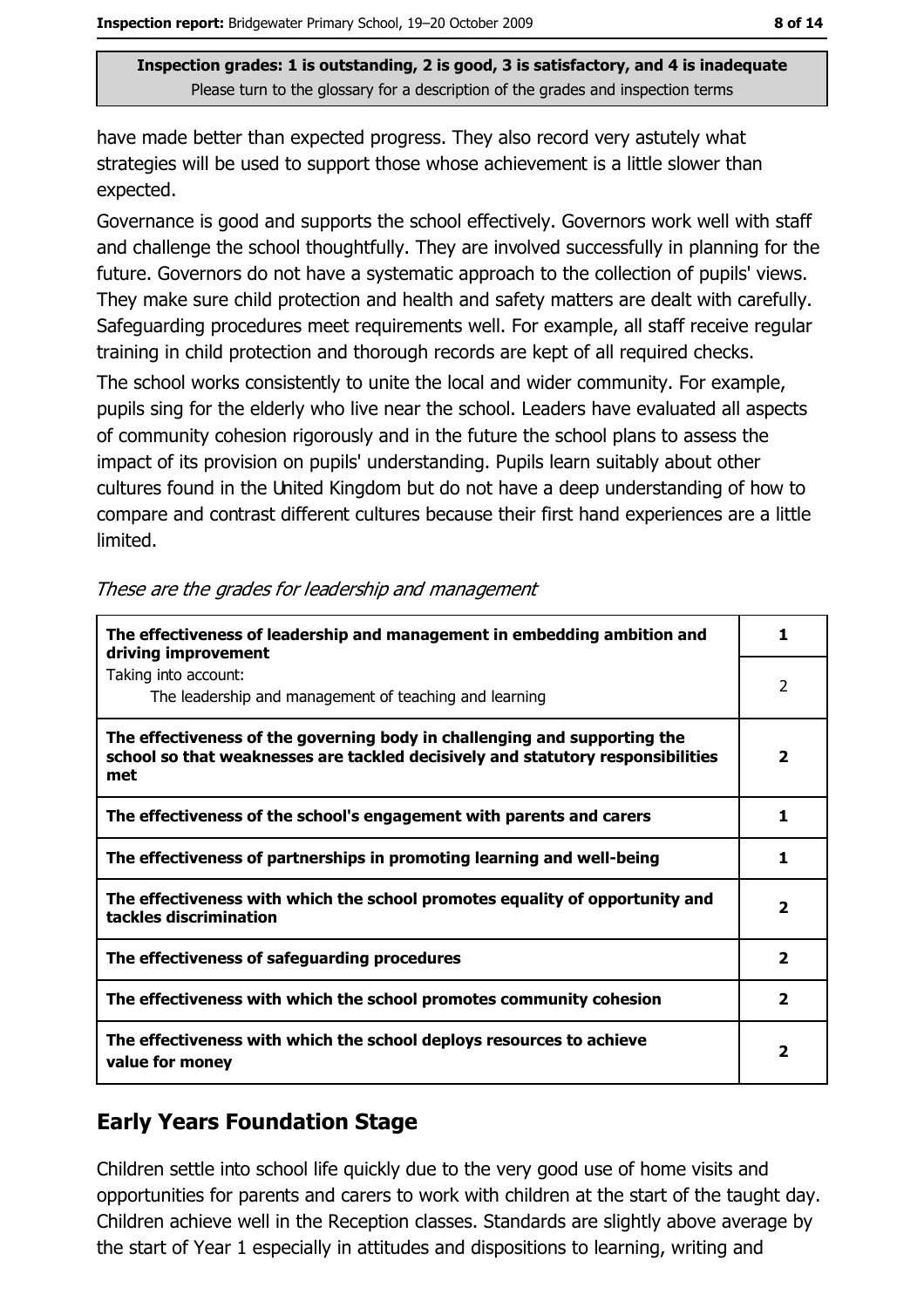calculation. The children have made good progress from their starting points, which are in line with expectations for their age, except in literacy and knowledge and understanding of the world where they are below those expected. The children develop their basic skills effectively because staff use demonstration well. In a good lesson seen, children were shown the importance of organising objects in a line before they start to count them. This means that they develop an approach to counting which would give them accurate answers. Children learn to use language expressively because the staff are skilful in asking probing questions. Assessments regularly highlight what children can do but they do not always record the next steps. The starting point of each child is assessed carefully and individual progress is beginning to be tracked carefully.

The children's personal, social and emotional development is good because all adults ensure that the welfare of each individual is supported very well. For instance, a member of staff has completed training in first aid for children in the early years and accident records are kept rigorously. Children happily share equipment safely and work cooperatively. They behave extremely well. Snack time is used wisely; children learn to wait for their turn and listen to others carefully. They are encouraged to be independent and can easily extend their learning by collecting extra pieces of equipment, due to the thoughtful way that resources are organised. The leadership of this stage of education is good. Effective management has improved the use of the outside areas particularly well.

| These are the grades for the Early Years Foundation Stage |  |  |
|-----------------------------------------------------------|--|--|
|                                                           |  |  |

| <b>Overall effectiveness of the Early Years Foundation Stage</b>                             |               |  |
|----------------------------------------------------------------------------------------------|---------------|--|
| Taking into account:                                                                         |               |  |
| Outcomes for children in the Early Years Foundation Stage                                    |               |  |
| The quality of provision in the Early Years Foundation Stage                                 |               |  |
| The effectiveness of leadership and management of the Early Years<br><b>Foundation Stage</b> | $\mathcal{P}$ |  |

#### **Views of parents and carers**

An outstanding partnership is in place between parents and carers and the school. The majority of those who returned a questionnaire were very positive about the school and the progress their children are making. One parent summed up their own views by saying, 'I feel that the team at Bridgewater have been and continue to be outstanding. I put my faith in the school and Mr. Adams and they have exceeded my expectations. Both my children love coming to school and are proud to say they go to Bridgewater.' Inspectors investigated how the school listened to parents' and carers' ideas and concerns and found that leaders did work thoughtfully to act on these where it was possible to do so.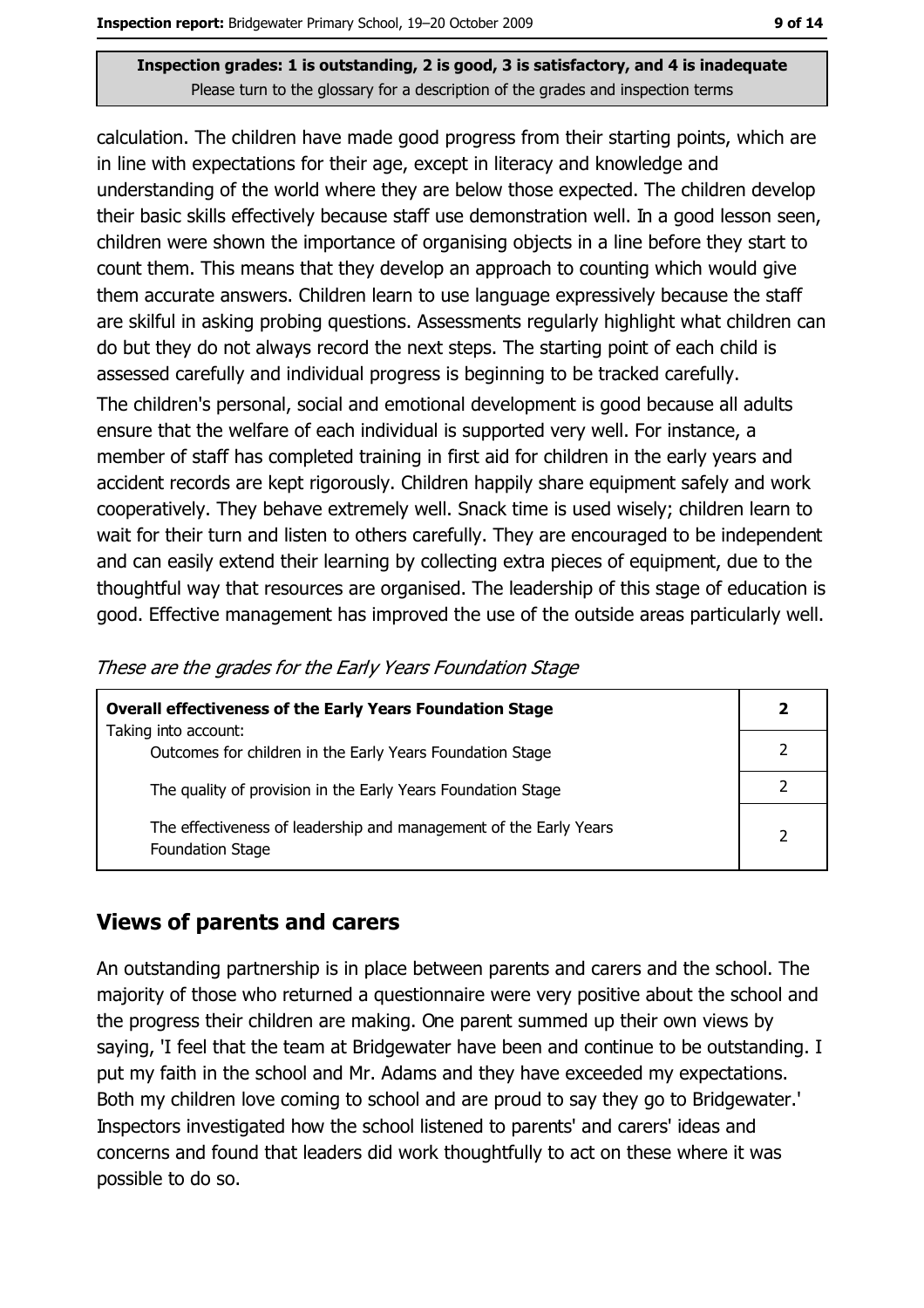### Responses from parents and carers to Ofsted's questionnaire

Ofsted invited all the registered parents and carers of pupils registered at Bridgewater Primary School to complete a questionnaire about their views of the school.

In the questionnaire, parents and carers were asked to record how strongly they agreed with 13 statements about the school. The inspection team received 164 completed questionnaires by the end of the on-site inspection. In total, there are 416 pupils registered at the school.

| <b>Statements</b>                                                                                                                                                                                                                                       | <b>Strongly</b><br><b>Agree</b> |               | <b>Agree</b> |               | <b>Disagree</b> |                | <b>Strongly</b><br>disagree |               |
|---------------------------------------------------------------------------------------------------------------------------------------------------------------------------------------------------------------------------------------------------------|---------------------------------|---------------|--------------|---------------|-----------------|----------------|-----------------------------|---------------|
|                                                                                                                                                                                                                                                         | <b>Total</b>                    | $\frac{0}{0}$ | <b>Total</b> | $\frac{0}{0}$ | <b>Total</b>    | $\frac{0}{0}$  | <b>Total</b>                | $\frac{0}{0}$ |
| My child enjoys school                                                                                                                                                                                                                                  | 129                             | 79            | 35           | 21            | $\mathbf 0$     | 0              | $\mathbf{0}$                | $\mathbf{0}$  |
| The school keeps my child<br>safe                                                                                                                                                                                                                       | 145                             | 88            | 16           | 10            | 3               | $\overline{2}$ | 0                           | $\mathbf 0$   |
| The school informs me<br>about my child's progress                                                                                                                                                                                                      | 93                              | 57            | 66           | 40            | 5               | 3              | 0                           | 0             |
| My child is making enough<br>progress at this school                                                                                                                                                                                                    | 100                             | 61            | 62           | 38            | $\overline{2}$  | $\mathbf{1}$   | 0                           | 0             |
| The teaching is good at this<br>school                                                                                                                                                                                                                  | 118                             | 72            | 45           | 27            | $\mathbf 0$     | 0              | 0                           | $\mathbf 0$   |
| The school helps me to<br>support my child's learning                                                                                                                                                                                                   | 111                             | 68            | 49           | 30            | 3               | $\overline{2}$ | 0                           | 0             |
| The school helps my child to<br>have a healthy lifestyle                                                                                                                                                                                                | 108                             | 66            | 47           | 29            | 6               | 4              | 0                           | $\mathbf 0$   |
| The school makes sure that<br>my child is well prepared for<br>the future (for example<br>changing year group,<br>changing school, and for<br>children who are finishing<br>school, entering further or<br>higher education, or<br>entering employment) | 102                             | 62            | 48           | 29            | 6               | $\overline{4}$ | $\mathbf 0$                 | $\mathbf 0$   |
| The school meets my child's<br>particular needs                                                                                                                                                                                                         | 105                             | 64            | 53           | 32            | $\overline{2}$  | $\mathbf{1}$   | 0                           | 0             |
| The school deals effectively<br>with unacceptable behaviour                                                                                                                                                                                             | 104                             | 63            | 53           | 32            | 5               | 3              | 0                           | $\bf{0}$      |
| The school takes account of<br>my suggestions and<br>concerns                                                                                                                                                                                           | 81                              | 49            | 62           | 38            | 14              | 9              | 0                           | $\bf{0}$      |
| The school is led and<br>managed effectively                                                                                                                                                                                                            | 109                             | 66            | 53           | 32            | 3               | $\overline{2}$ | $\mathbf 0$                 | 0             |
| Overall, I am happy with my<br>child's experience at this<br>school                                                                                                                                                                                     | 97                              | 59            | 66           | 40            | $\mathbf{1}$    | $\mathbf{1}$   | 0                           | 0             |

The table above summarises the responses that parents and carers made to each statement. The percentages indicate the proportion of parents and carers giving that response out of the total number of completed questionnaires. Where one or more parents and carers chose not to answer a particular question, the percentages will not add up to 100%.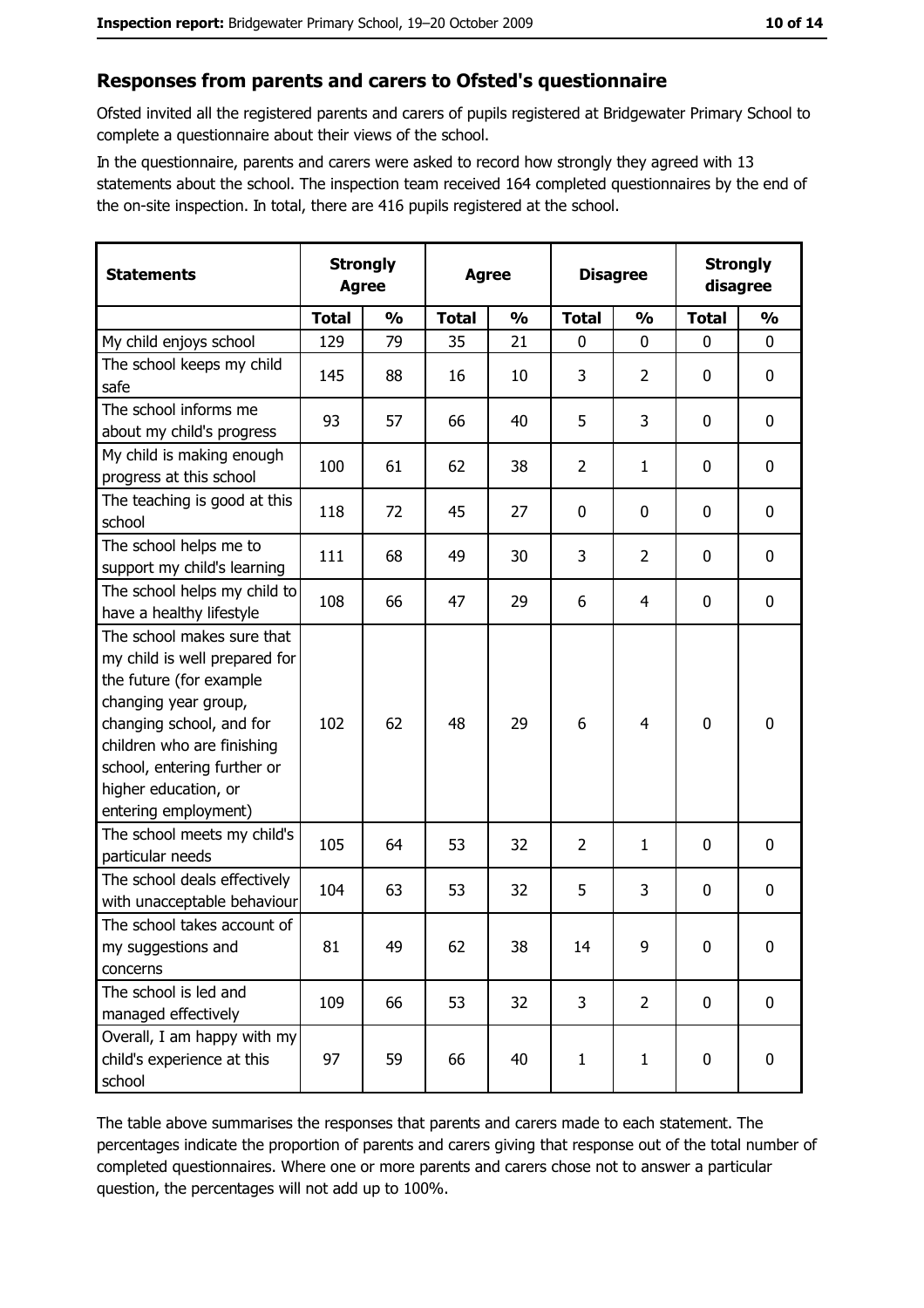# Glossary

| Grade   | <b>Judgement</b> | <b>Description</b>                                                                                                                                                                                                               |
|---------|------------------|----------------------------------------------------------------------------------------------------------------------------------------------------------------------------------------------------------------------------------|
| Grade 1 | Outstanding      | These features are highly effective. An oustanding<br>school provides exceptionally well for its pupils' needs.                                                                                                                  |
| Grade 2 | Good             | These are very positive features of a school. A school<br>that is good is serving its pupils well.                                                                                                                               |
| Grade 3 | Satisfactory     | These features are of reasonable quality. A satisfactory<br>school is providing adequately for its pupils.                                                                                                                       |
| Grade 4 | Inadequate       | These features are not of an acceptable standard. An<br>inadequate school needs to make significant<br>improvement in order to meet the needs of its pupils.<br>Ofsted inspectors will make further visits until it<br>improves. |

## What inspection judgements mean

## Overall effectiveness of schools inspected between September 2007 and July 2008

|                       | Overall effectiveness judgement (percentage of<br>schools) |      |                     |                   |
|-----------------------|------------------------------------------------------------|------|---------------------|-------------------|
| <b>Type of school</b> | <b>Outstanding</b>                                         | Good | <b>Satisfactory</b> | <b>Inadequate</b> |
| Nursery schools       | 39                                                         | 58   | 3                   | 0                 |
| Primary schools       | 13                                                         | 50   | 33                  | 4                 |
| Secondary schools     | 17                                                         | 40   | 34                  | 9                 |
| Sixth forms           | 18                                                         | 43   | 37                  | $\overline{2}$    |
| Special schools       | 26                                                         | 54   | 18                  | $\overline{2}$    |
| Pupil referral units  | 7                                                          | 55   | 30                  | 7                 |
| All schools           | 15                                                         | 49   | 32                  | 5                 |

New school inspection arrangements were introduced on 1 September 2009. This means that inspectors now make some additional judgements that were not made previously.

The data in the table above were reported in The Annual Report of Her Majesty's Chief Inspector of Education, Children's Services and Skills 2007/08.

Percentages are rounded and do not always add exactly to 100. Secondary school figures include those that have sixth forms, and sixth form figures include only the data specifically for sixth form inspection judgements.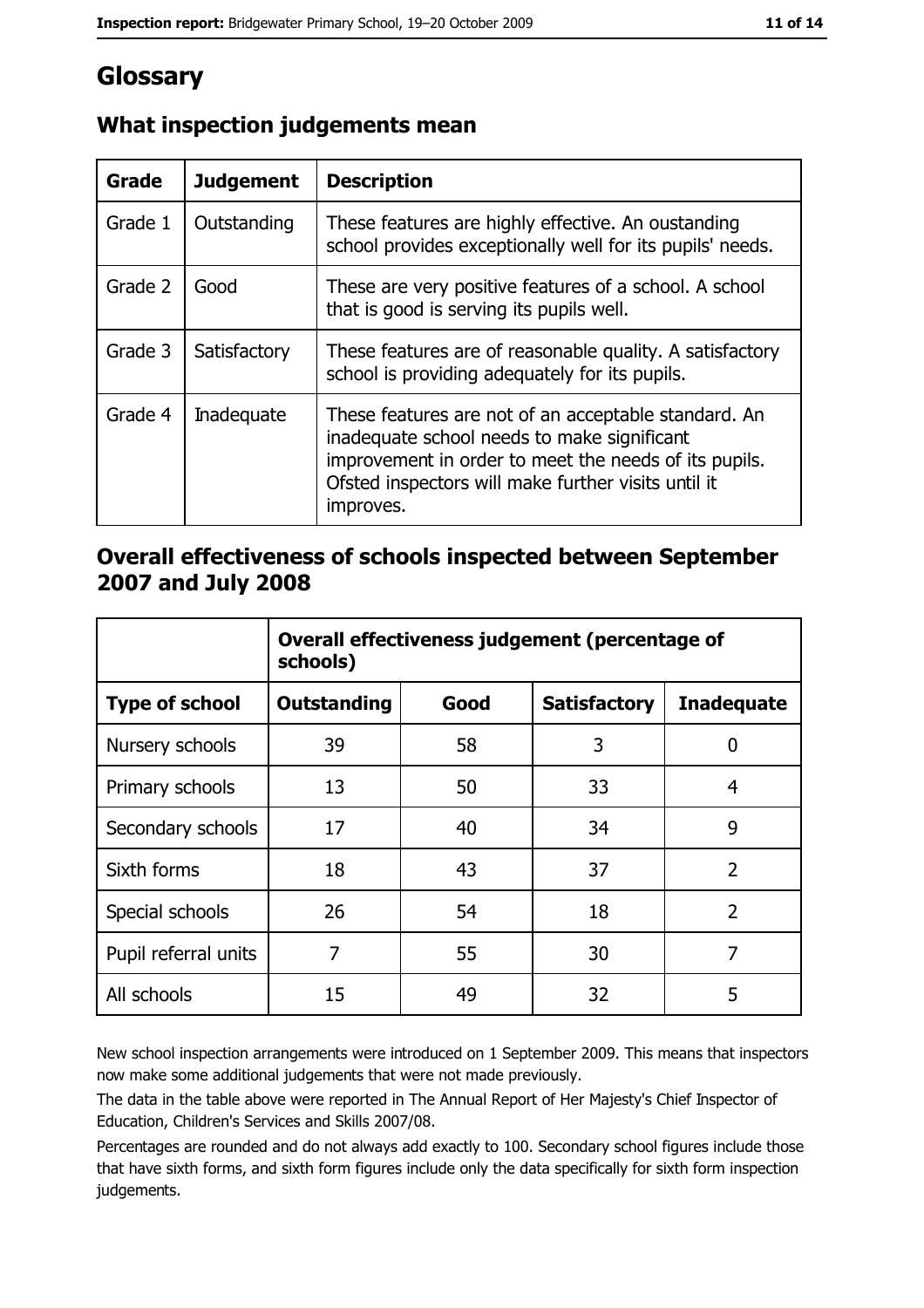# **Common terminology used by inspectors**

| Achievement:                  | the progress and success of a pupil in<br>their learning, development or training.                                                                                                                                                                                                                           |
|-------------------------------|--------------------------------------------------------------------------------------------------------------------------------------------------------------------------------------------------------------------------------------------------------------------------------------------------------------|
| Attainment:                   | the standard of the pupils' work shown by<br>test and examination results and in<br>lessons.                                                                                                                                                                                                                 |
| Capacity to improve:          | the proven ability of the school to<br>continue improving. Inspectors base this<br>judgement on what the school has<br>accomplished so far and on the quality of<br>its systems to maintain improvement.                                                                                                     |
| Leadership and management:    | the contribution of all the staff with<br>responsibilities, not just the headteacher,<br>to identifying priorities, directing and<br>motivating staff and running the school.                                                                                                                                |
| Learning:                     | how well pupils acquire knowledge,<br>develop their understanding, learn and<br>practise skills and are developing their<br>competence as learners.                                                                                                                                                          |
| <b>Overall effectiveness:</b> | inspectors form a judgement on a school's<br>overall effectiveness based on the findings<br>from their inspection of the school. The<br>following judgements, in particular,<br>influence what the overall effectiveness<br>judgement will be.                                                               |
|                               | The school's capacity for sustained<br>improvement.<br>Outcomes for individuals and groups<br>of pupils.<br>The quality of teaching.<br>The extent to which the curriculum<br>meets pupil's needs, including where<br>relevant, through partnerships.<br>The effectiveness of care, guidance<br>and support. |
| Progress:                     | the rate at which pupils are learning in<br>lessons and over longer periods of time. It<br>is often measured by comparing the<br>pupils' attainment at the end of a key<br>stage with their attainment when they<br>started.                                                                                 |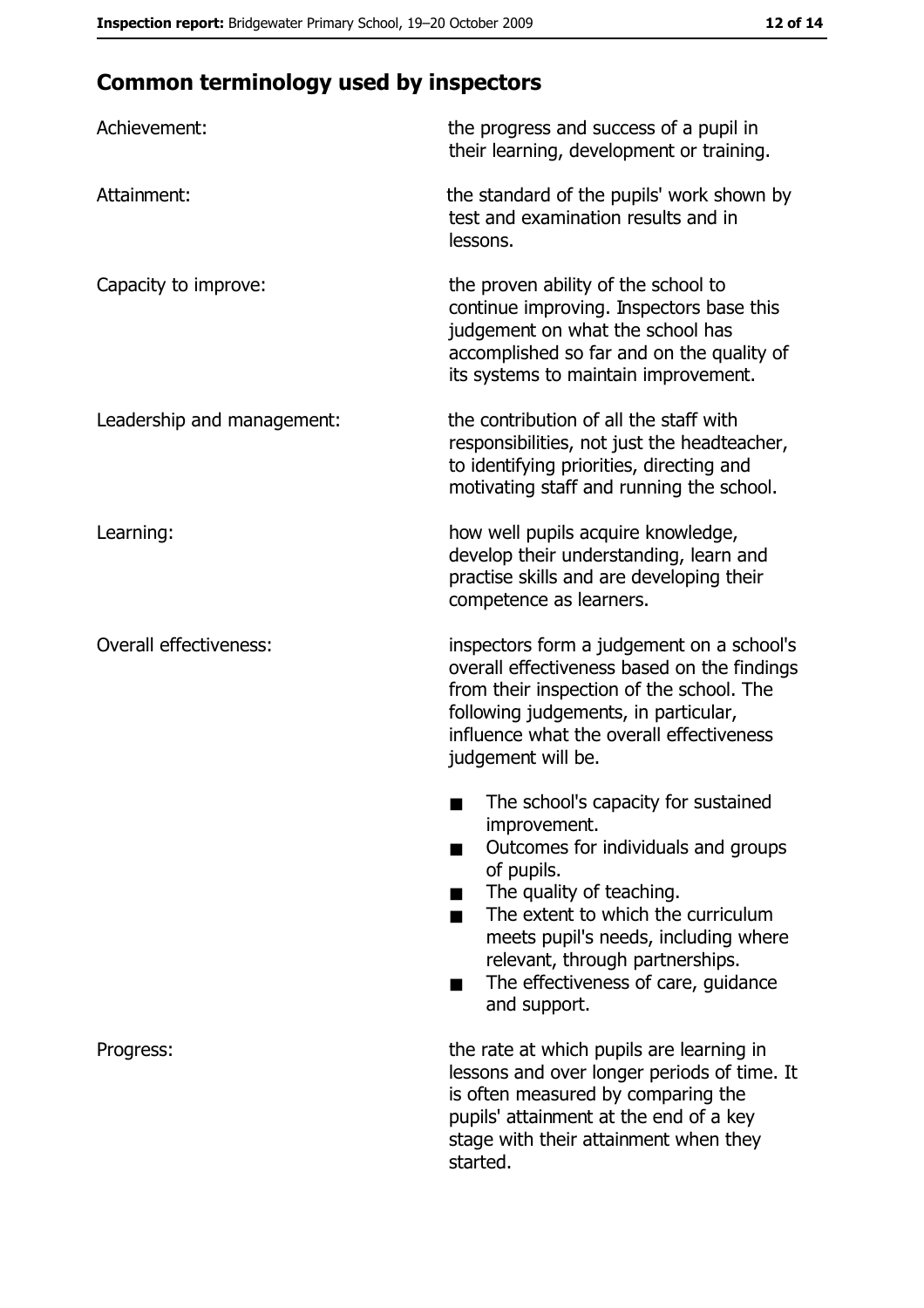This letter is provided for the school, parents and carers to share with their children. It describes Ofsted's main findings from the inspection of their school.



21 October 2009

Dear Children

Inspection of Bridgewater Primary School, Northampton, NN3 3AF

Thank you for helping us to find out about your school. We enjoyed watching lessons and talking to some of you. You attend a happy and friendly school. Positive things about your school include:

You make good progress in your work

You behave outstandingly well in school

Your head teacher and senior teachers have very good ideas about ways to improve the school

Teaching is good and the staff work hard to make sessions interesting

An excellent partnership is in place between the school, your parents, carers and outside agencies

Staff care for and support you outstandingly well and listen to you thoughtfully, so you feel really safe in school.

We have asked your school to look at how they can make things even better. The most important matters are to:

Make sure staff explain to you more fully what skills you could use in lessons and discuss your successes in detail so that you reach even higher levels of knowledge and understanding

Ensure you make even faster progress in mathematics by using your skills in solving problems more effectively

Make sure the next steps children in the Reception class will take in their learning are recorded more carefully.

Continue to listen carefully to staff comments, come to school everyday and enjoy all the terrific things you are learning at Bridgewater Primary School.

Yours sincerely

Jackie Cousins

Lead inspector